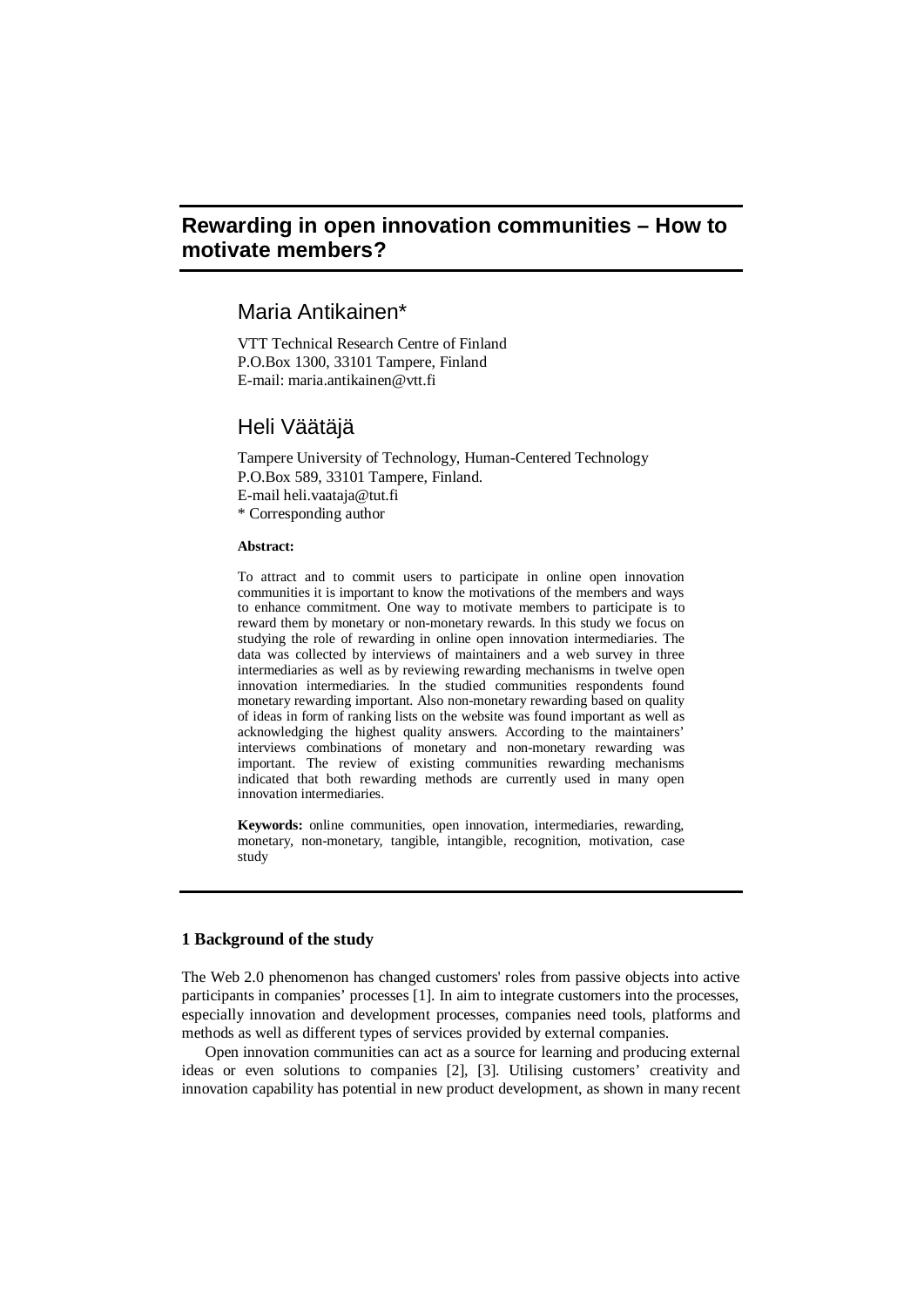studies [4], [5]. In order to do this companies can either build their own open innovation communities, look for online communities related to their products or services or they can utilise existing communities on web that act as intermediaries in this field [6], [3]

Lately the amount of innovation market places or innovation intermediaries acting between innovators and companies (or 'solvers' and 'seekers') has increased rapidly. The basic idea in intermediaries is that members of the community are ideating online together or individually and their ideas are further utilised in creating new solutions for companies.

Since the competition on customers on web is extremely tight, attracting members to online communities is challenging, and therefore, an online community has to attract members by offering them value in their every visit [7]. In order to do this, knowing members' motivations to visit [8], [9] as well as to participate and to contribute in online communities [2], [10] is important.

In building the community it is important to build a trusting relationship with members and increase their commitment. One possibility to strengthen the commitment of the members with the online open innovation community as well as to increase customers' motivations to participate and contribute in an innovation process is to reward them. A reward can be given directly to an individual or a group and it can be either monetary or non-monetary, such as recognition. One common way to to use nonmonetary rewarding is to have a list of top innovators on the web site. Some online open innovation communities, especially innovation intermediaries like CrowdSpirit and FellowForce or companies behind innovation challenges are also giving monetary rewards to developers of the best ideas or innovations.

However, there are some conflicting results concerning motivation and monetary rewards. In fact, classic research in social psychology suggests that incentives might actually have a negative effect on ideation [11]. Amabile, Hennessey  $\&$  Grossman [12] concluded that explicitly contracting to do an activity in order to receive a reward will have negative effects on creativity, but receiving no reward or only a noncontracted-for reward will have no such negative effects. Therefore, we were interested in finding out what is the role of monetary and non- monetary rewarding in motivating members in open innovation communities and what type of rewarding is appreciated by the members.

## **2 Purpose of the study and methodology**

This case study aims to find out *what is the role of rewarding in open innovation communities for members and what type of rewarding can be used to motivate members to contribute to ideation in online open innovation communities*.

We first review related work and then we discuss briefly rewarding and motivation. We also summarise the rewarding mechanisms of selected existing online open innovation communities. After that, we present the results from a case study of three online open innovation communities including the results from a questionnaire conducted with the community members. Finally, we present our conclusions.

The cases of this study are FellowForce, CrowdSpirit and Owela, which are open innovation communities and which act as innovation intermediaries. We have gathered data from the maintainers by semi-structured interviews and from members of the communities by a survey. This multidisciplinary study is a path opening in studies considering rewarding in online open innovation communities. In addition to serving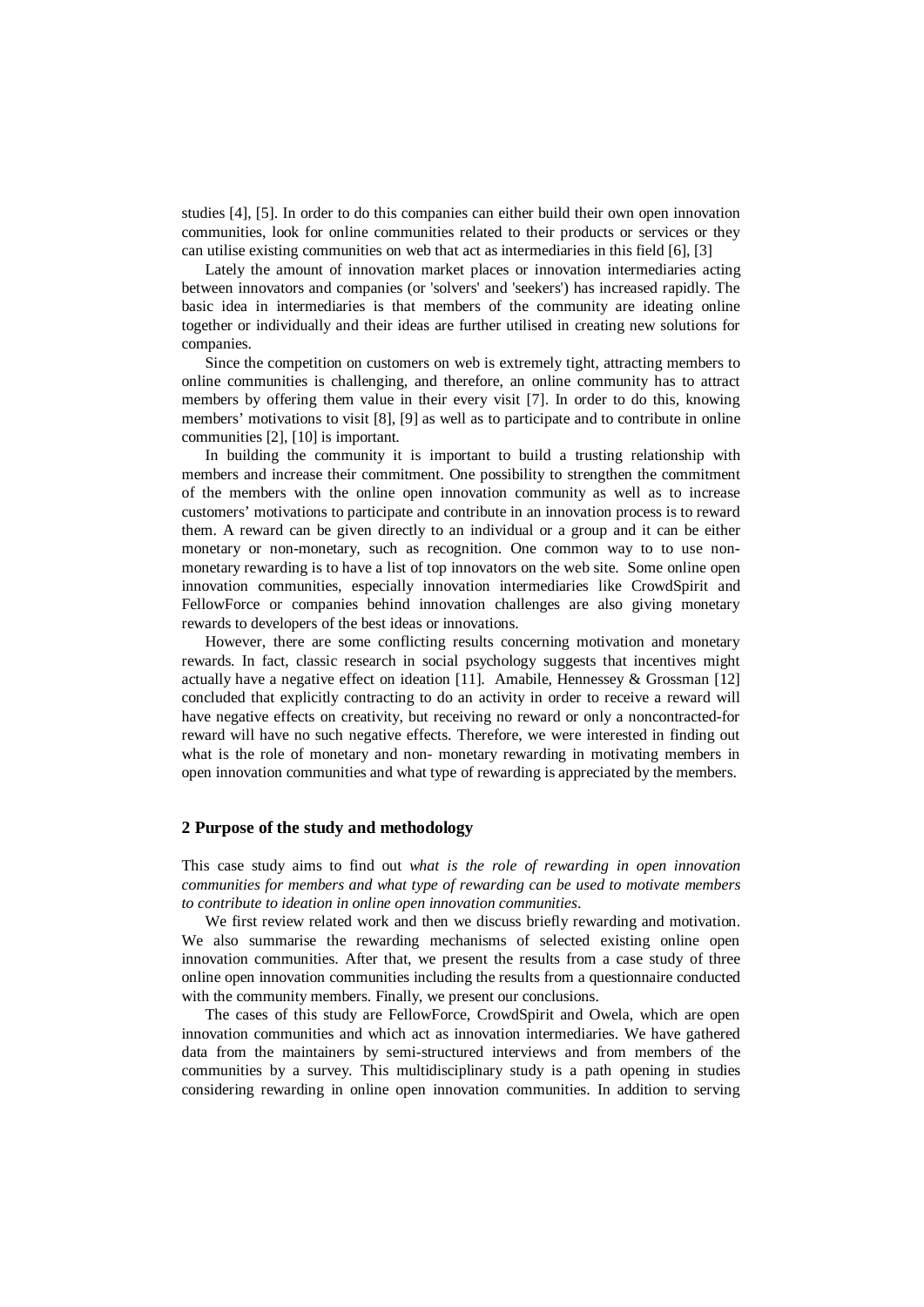academia, the study gives practical implications on the type of rewarding mechanisms which are relevant to the users. Implications are useful to the increasing amount of open innovation intermediaries in the Internet as well as for companies who are building or planning to build their own innovation communities.

## **3 Related work**

First step in understanding rewarding in open innovation communities is to consider the reasons why customers participate and contribute in online communities. Studies on why people visit, join, participate and contribute in different kind of online communities have been made from different perspectives. We focus our review to studies related to open source software communities, peer-to-peer problem solving communities and volunteer work in Wikipedia.

## *3.1 OSS communities*

One of the interesting perspectives is provided from the viewpoint of OSS (open source software) communities where people are working in a voluntary basis without receiving direct compensation. Although some of the participants are getting their salaries from the companies, the basic idea of OSS has been traditionally based on free work and still often is. Hars and Ou [13] divided OSS members' motivations into two broad categories: internal factors (e.g., intrinsic motivation, altruism) and external rewards (e.g., expected future returns, personal needs).

Lakhani and Wolf [14] studied participants in F/OSS communities and their study indicated that paid contributors dedicated significantly more time (51%) to projects than volunteers. Furthermore, contrary to experimental findings on the negative impact of extrinsic rewards on intrinsic motivations [15], Lakhani and Wolf found that being paid and feeling creative on F/OSS projects does not have a significant negative impact on project effort.

## *3.2 Problem solving communities*

Wiertz and Ruyter [16] studied motivations of collective action in firm-hosted commercial online communities. In these communities customers interact to solve each other's service problems. They extend the model of social capital by Wasko and Faraj [9] to include the impact of commitment to both the online community and the host firm and reciprocity on quality and quantity of knowledge contribution. They studied moderating influence of three individual attributes on contributions: perceived informational value, sportsmanship and online interaction propensity. They find that customer's online interaction propensity, commitment to the community and the informational value perceived by customer in the community are the strongest drivers of knowledge contribution.

Recently Harper et al. [17] studied the predictors of answer quality on Question and Answer (Q&A) sites, such as Yahoo! Answers, on the Internet. Q&A sites are places, where users ask questions and other users answer them. Some of the sites are free and some are based on requiring a payment and paying a fee to the answerers. In their study they found that the answer quality was typically higher in fee-based sites than in free sites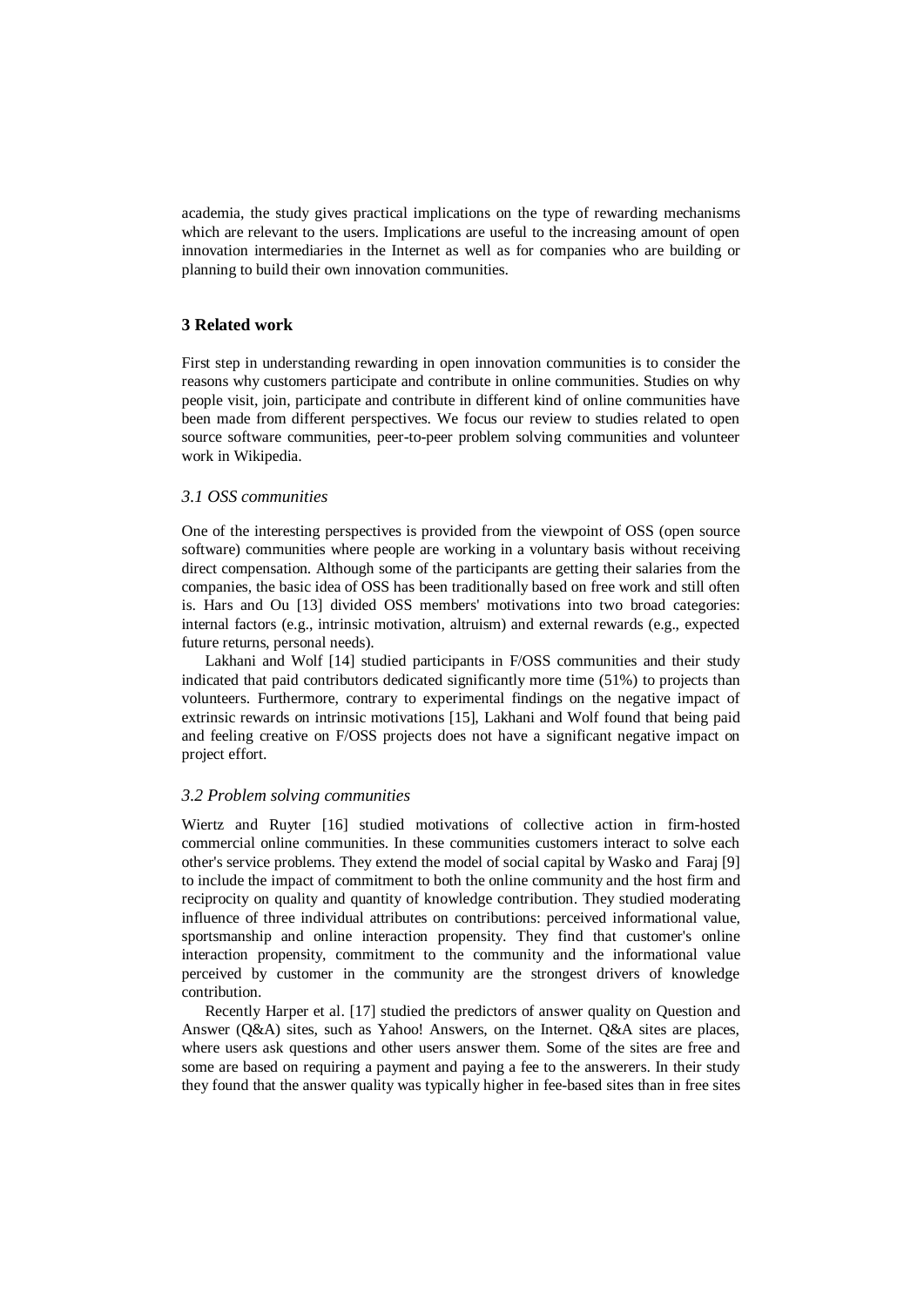and paying more money led to better outcomes. They also found that site's community of users contribute to its success. In their study sites where anybody can contribute to answering outperformed sites with specific individuals answering the questions.

Furthermore, Kittur et al. [18] studied Amazon's community for micro-task markets called Mechanical Turk where small tasks can be assigned to the large community of users. The community offers a potential paradigm for engaging a large number of users for low time and small monetary costs. Since the tasks in Mechanical Turk are often very simple and do not demand creativity, it can be assumed that one of the main motivators to contribute is money. They concluded that in aim to gain quality answers it is important to formulate tasks carefully.

## *3.3 Volunteer work in Wikipedia*

Nov [10] has studied content contributors of Wikipedia to find out what motivates them to offer their time and talent in return for no monetary reward. Motivations associated with high or low levels of contribution were also studied. Clary et al. [19] identified six motivational categories of volunteering behaviour: values, social, understanding through learning experience, career, protective and enhancement. Nov's study included these and also two categories from open source software development, namely fun and ideology. Social, career and enhancement were not found to be strong motivations for contribution in Nov's study. Surprisingly, contribution level was not significantly correlated with ideology and social motivations, which indicates the conflict with people's statements and actual actions. In Table 1 we summarise the studied motivations to participate in online communities.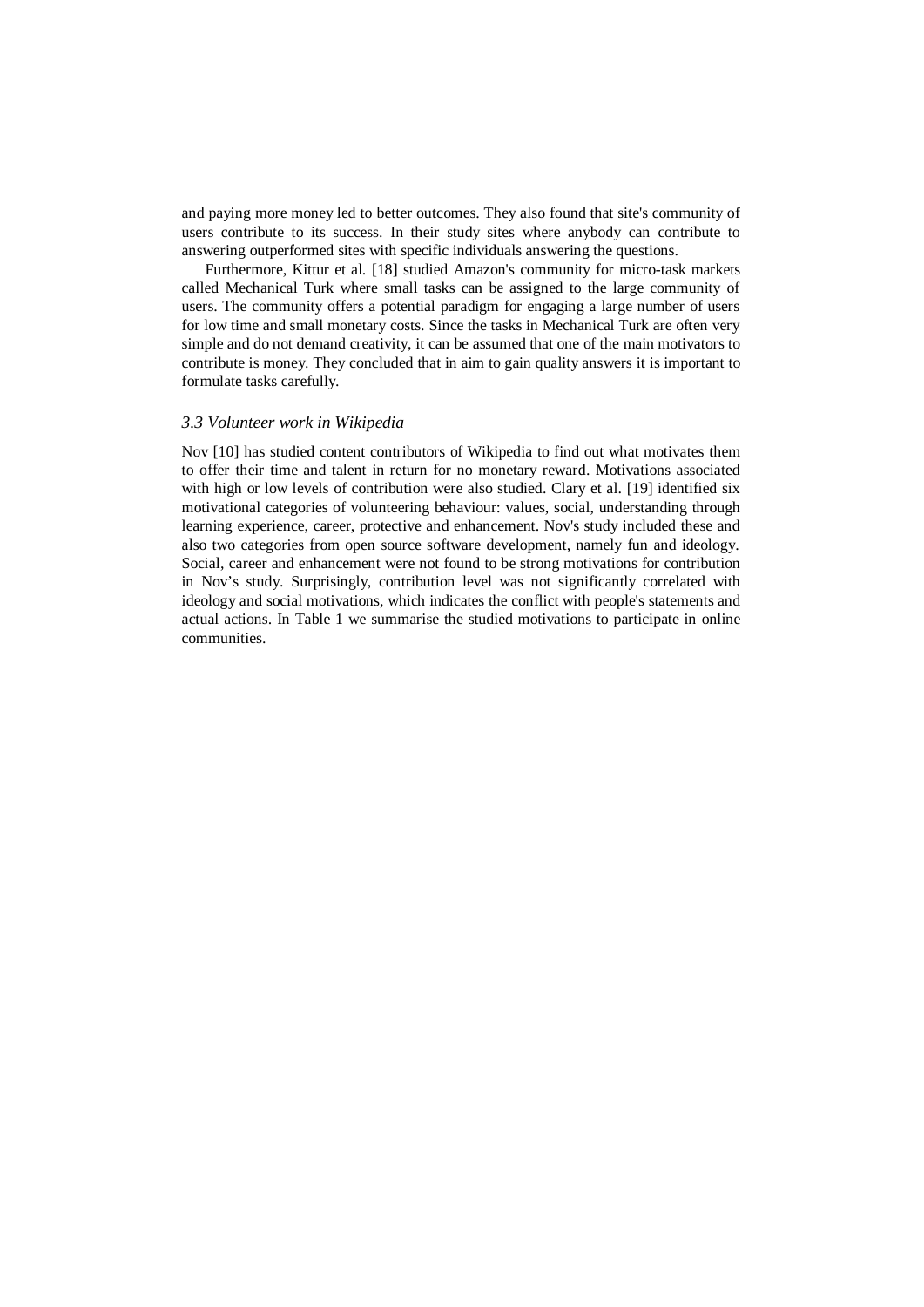| <b>Table 1.</b> Summary of the studied on motivations to participate in online communities [20] |  |
|-------------------------------------------------------------------------------------------------|--|

| <b>Motivations to participate in online</b><br>communities | <b>Authors</b>                                                                                                                                         |
|------------------------------------------------------------|--------------------------------------------------------------------------------------------------------------------------------------------------------|
| Altruism                                                   | Aalbers (2004)                                                                                                                                         |
| Care for community, attachment to the<br>group             | Aalbers (2004); Kollock (1999)                                                                                                                         |
| Enjoyment, fun                                             | Aalbers (2004); von Hippel and von Krogh<br>(2003)                                                                                                     |
| Firm recognition                                           | Jeppesen and Frederiksen (2006)                                                                                                                        |
| Friendships, relationships, social support                 | Hagel and Armstrong (1997); Ridings and Gefen<br>(2004)                                                                                                |
| Ideology                                                   | Nov (2007)                                                                                                                                             |
| Interesting objectives                                     | Amabile 1983; Hagel and Armstrong (1997);<br>Ridings and Gefen (2004); Wasko and Faraj<br>(2000)                                                       |
| Knowledge exchange, personal learning,<br>social capital   | Antikainen (2007); von Hippel and von Krogh<br>(2003); Wasko and Faraj (2000); Ridings and<br>Gefen (2004); Gruen, Osmonbekov and<br>Czaplewski (2005) |
| Monetary rewards                                           | Aalbers (2004); Wasko and Faraj (2000)                                                                                                                 |
| Need, software improvements, technical<br>reasons          | Aalbers (2004); Ridings and Gefen (2004);<br>Jeppesen and Frederiksen 2006); Kollock (1999)                                                            |
| Peer recognition                                           | Lerner and Tirole (2002), Hargadon & Bechky<br>(2006)                                                                                                  |
| Reciprocity                                                | Aalbers 2004, Kollock (1999)                                                                                                                           |
| Recreation                                                 | Ridings and Gefen (2004)                                                                                                                               |
| Reputation                                                 | Aalbers 2004; Bagozzi and Dholakia (2002);<br>Dholakia, Bagozzi & Pearo (2004); Kollock<br>(1999), Hargadon & Bechky (2006), Rheingold<br>(1993)       |
| Sense of efficacy, influencing                             | Bandura (1995); Constant, Kiesler & Sproul<br>(1994); Kollock (1999)                                                                                   |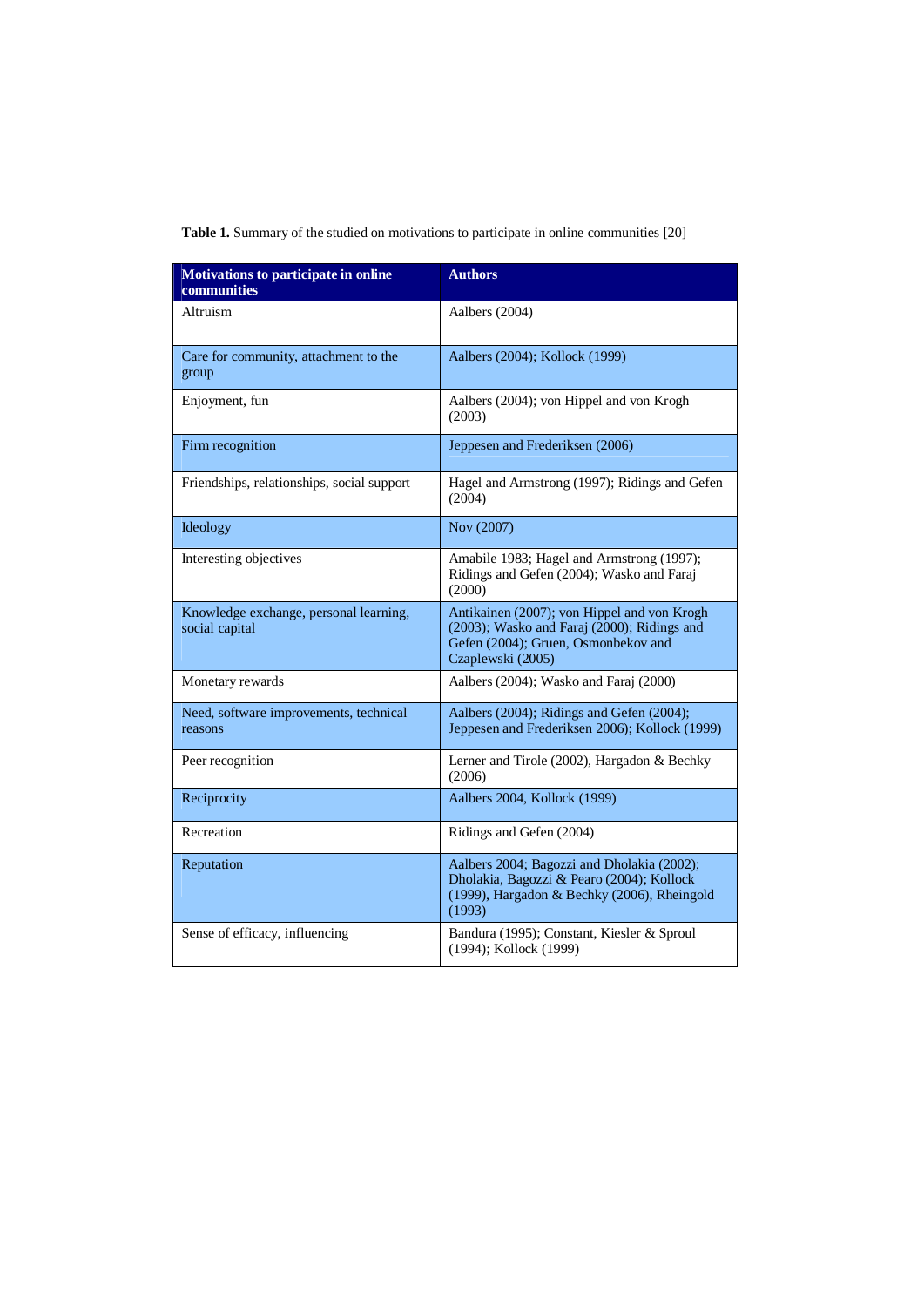## **4 Rewarding as a way to motivate online community members**

## *4.1 Defining rewarding*

In this paper we follow the dictionary definition for the term "rewarding" using it to depict the occasion when "1) something is given in return for good or evil done or received or that is offered or given for some service or attainment, 2) a stimulus administered to an organism following a correct or desired response that increases the probability of occurrence of the response" (Merriam-Webster's online dictionary, retrieved 3.2.2008).

When speaking about rewarding members some authors as well as practitioners prefer using the term "incentives" [21]. Examples of different rewards are approval, paychecks, trophies, money, praise, attention, grades, scholarships, prizes, food, awards, honor-roll lists, public recognition and privileges. These are also examples of extrinsic motivators.

## *4.2 Motivation and its relation to rewarding*

Rewarding can be divided into monetary (tangible) rewarding and non-monetary (intangible) rewarding (also called as recognition). Monetary rewards can for example be money, paychecks, fees, trophies and awards. Non-monetary rewarding may be the member's name in honor-roll lists or top ten lists, giving privileges and public recognition. Within psychology, the research by Deci [22] and Lepper et al. [23] have presented results where expected monetary rewards tend to reduce intrinsic motivation whereas praise and other positive verbal feedback tend to increase it. Studies regarding rewarding and its relation to intrinsic motivation have suggested that extrinsic reward for intrinsically interesting activity has a negative effect on future intrinsic motivation [21]. Several studies have found that expectancy and tangibility of reward are the types of rewards that decrease intrinsic motivation when person expects a reward for a completed task. However, widely accepted theories on the relationship between motivations and rewarding do not exist currently [24].

Regarding online open innovation communities the idealised picture seems to be that members' contribution is related primarily to intrinsic motivation, like fun, ideology and challenges. This would suggest that no monetary rewards would be needed and only nonmonetary rewarding or unexpected rewards would be satisfactory for the members. However, it can be questioned to what extent this is true and how much is it about actually a combination of both intrinsic and extrinsic motivation and expectancy to be rewarded for work well-done for agreed set of rules. In the light of the rewarding models used in successful open innovation intermediaries, like InnoCentive, it seems reasonable to assume that multiple and varying types of motivations are present and members may also have multiple simultaneous goals behind their participation. If this is true, a combination of both monetary and non-monetary rewards would be optimal for members.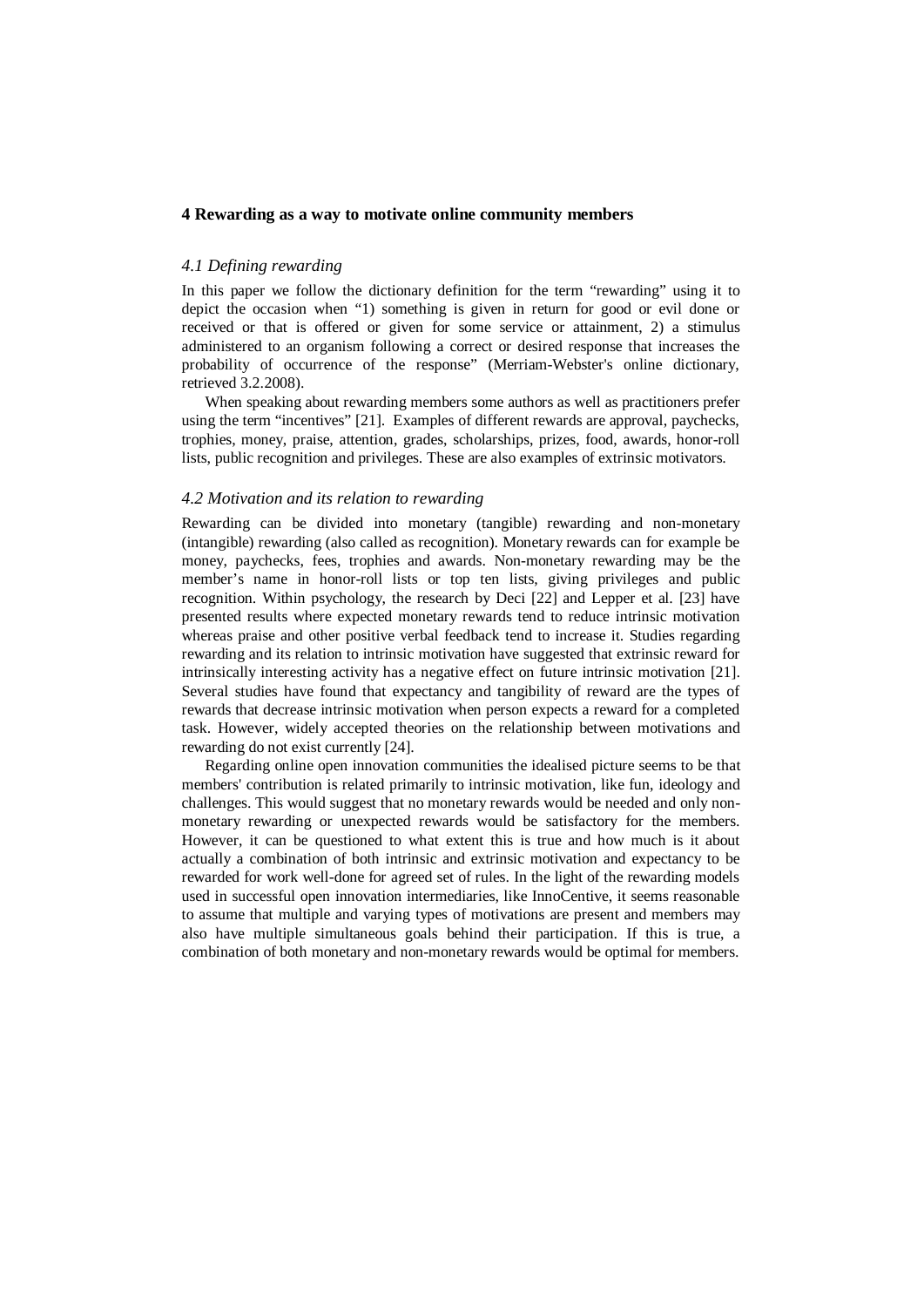## *Comparisons on different rewarding mechanisms*

We studied the current ways of rewarding in twelve open innovation intermediaries by visiting their web sites. Our results are summarised in Table 2. The used non-monetary rewards consist of the different kind of ranking lists and announcement of the competition winners. Monetary rewards include money and products. In part of the communities money is given for the challenge winners, and in some of them money and products were given for achieving certain level of points or even by raffling. Some intermediaries have their own currency, which can be changed to the real world's currency.

| <b>Community</b>                          | <b>Non-monetary rewards</b>                                                                                               | <b>Monetary rewards</b> |
|-------------------------------------------|---------------------------------------------------------------------------------------------------------------------------|-------------------------|
| FellowForce -<br>www.FellowForce.com      | Fellow of the month,<br><b>Fellow Ranking</b>                                                                             | Money                   |
| CrowdSpirit - www.CrowdSpirit.<br>com     | Top Five List                                                                                                             | Money                   |
| $Owela - owela vtt.fi$                    |                                                                                                                           | Products                |
| $NineSigma -$<br>www.ninesigma.com        |                                                                                                                           | Money                   |
| $In noCentive -$<br>www.InnoCentive.com   |                                                                                                                           | Money                   |
| $IdeaWicket -$<br>www.ideawicket.com      | Top rating list for ideas                                                                                                 | Money, products         |
| $Kluster -$<br>http://kluster.com         |                                                                                                                           | Watts (own currency)    |
| Ideacrossing $-$<br>www.ideacrossing.com  | Last year's winners,<br>Ranking of competitors.<br>Judges get their profiles<br>published, access to<br>network of judges | Money, products         |
| Yet to come $-$ www.yet2.com              |                                                                                                                           | Money                   |
| Cambrian House -<br>www.cambrianhouse.com | Weekly winners, champions                                                                                                 | Money                   |
| Vator Tv - www.vator.tv                   | Last competitions winners,<br><b>Recent winners</b>                                                                       | Money                   |
| Tynax - www.tynax.com                     |                                                                                                                           | Money                   |

**Table 2. Rewarding mechanism in reviewed innovation intermediaries**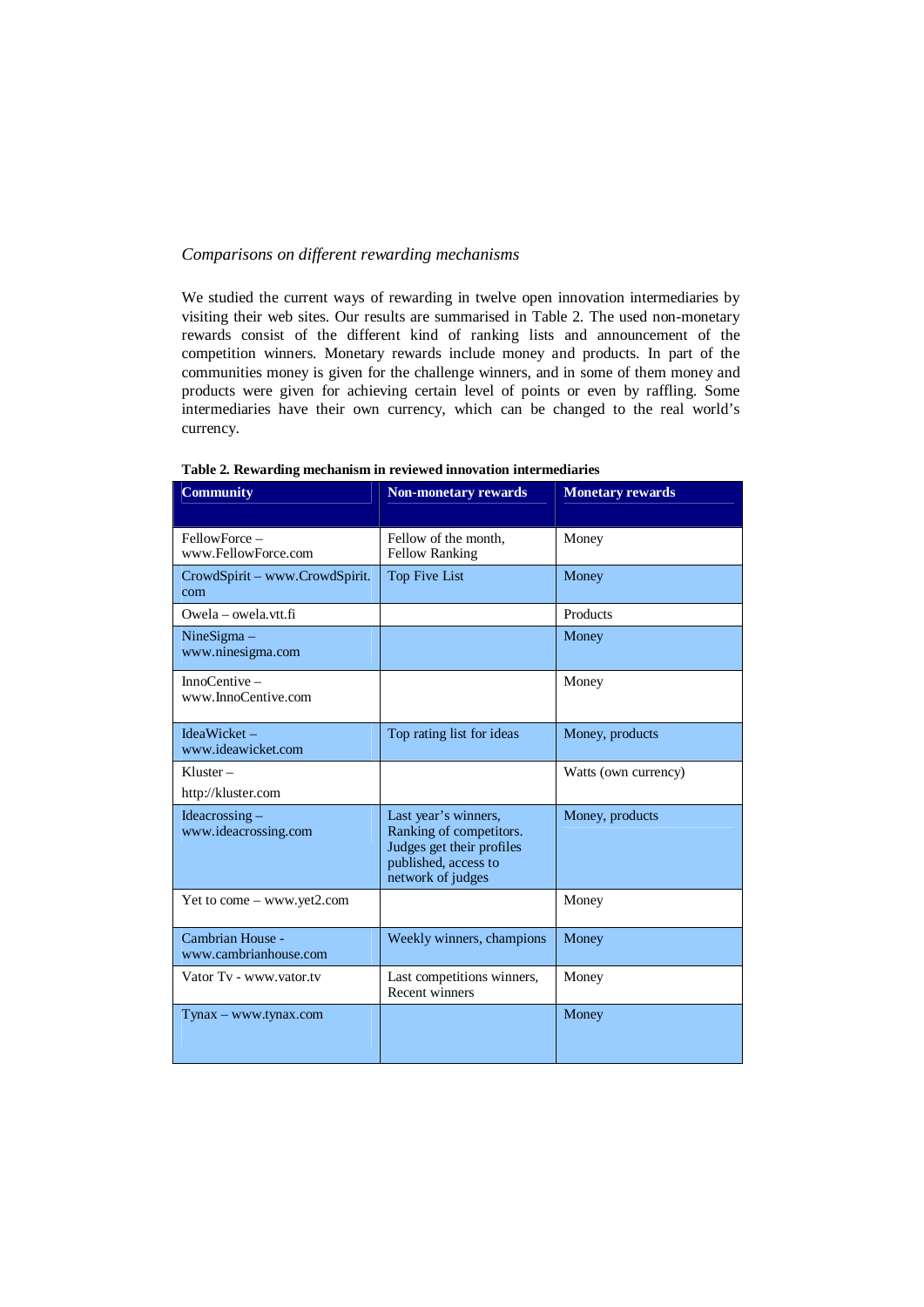We can see that all studied open innovation communities used monetary rewarding and most of them also non-monetary rewarding. Kluster has also been recently launched which may explain the lack of non-monetary rewards. In the case of other communities lacking non-monetary rewards (InnoCentive, NineSigma, Yet to come and Tynax) some explanation may be the nature of the community. In other words, if the community is for top experts and includes a high confidentiality level, it might be a reason why nonmonetary rewards are not publically used.

## **5 Case study design**

## *5.1 Methodology, participants and settings*

This study is an empirical case study of three online open innovation communities, namely CrowdSpirit, FellowForce and Owela. We gathered the data by interviewing maintainers of the communities and by a questionnaire of the community members. Semi-structured interviews of the maintainers were done by phone and they were recorded. Recordings were transcribed afterwards as notes.

Interviews lasted approximately one hour covering questions related to the current rewarding mechanisms and future plans for rewarding and motivating members. In addition we asked about their view on relationship between rewards and motivation to participate. Secondly, we conducted a web survey based on our acquired knowledge based on the interviews as well as the literature study. Thirty FellowForce members and fifty CrowdSpirit members were contacted by email and asked to participate in the survey. In addition, the questionnaire was linked to the online open innovation community Owela and marketed in Owela's newsletter which was sent to its members.

To study what kind of recognition and rewarding is important to the members of the communities we based our questionnaire on the findings of the earlier studies, on the analysis of the rewarding mechanisms currently used and ideated also some new ways of rewarding.

## *5.2 Brief descriptions of the case communities*

#### *5.2.1 CrowdSpirit*

CrowdSpirit ([www.CrowdSpirit.com\)](http://www.CrowdSpirit.com) is focused on electronics design. Many users would like to design and to innovate tailor-made gadgets and get them manufactured for themselves. The founders and maintainers of CrowdSpirit have built toolkits for users to submit their designs and ideas. Similarly, CrowdSpirit includes tools to comment and vote different designs. For visualisation, CrowdSpirit provides mindmaps which illustrate product ideas with proposed features.

Winning designs are funded by the members of the community - and after prototyping and beta testing; the project group will continue working with the product idea. In a sense, Crowdsourcing acts a mediator between enthusiastic users and manufacturing companies. Lately, CrowdSpirit changed its business model so that instead of also participating in the development and industrialisation process of the products, now CrowdSpirit is involved only in the design process.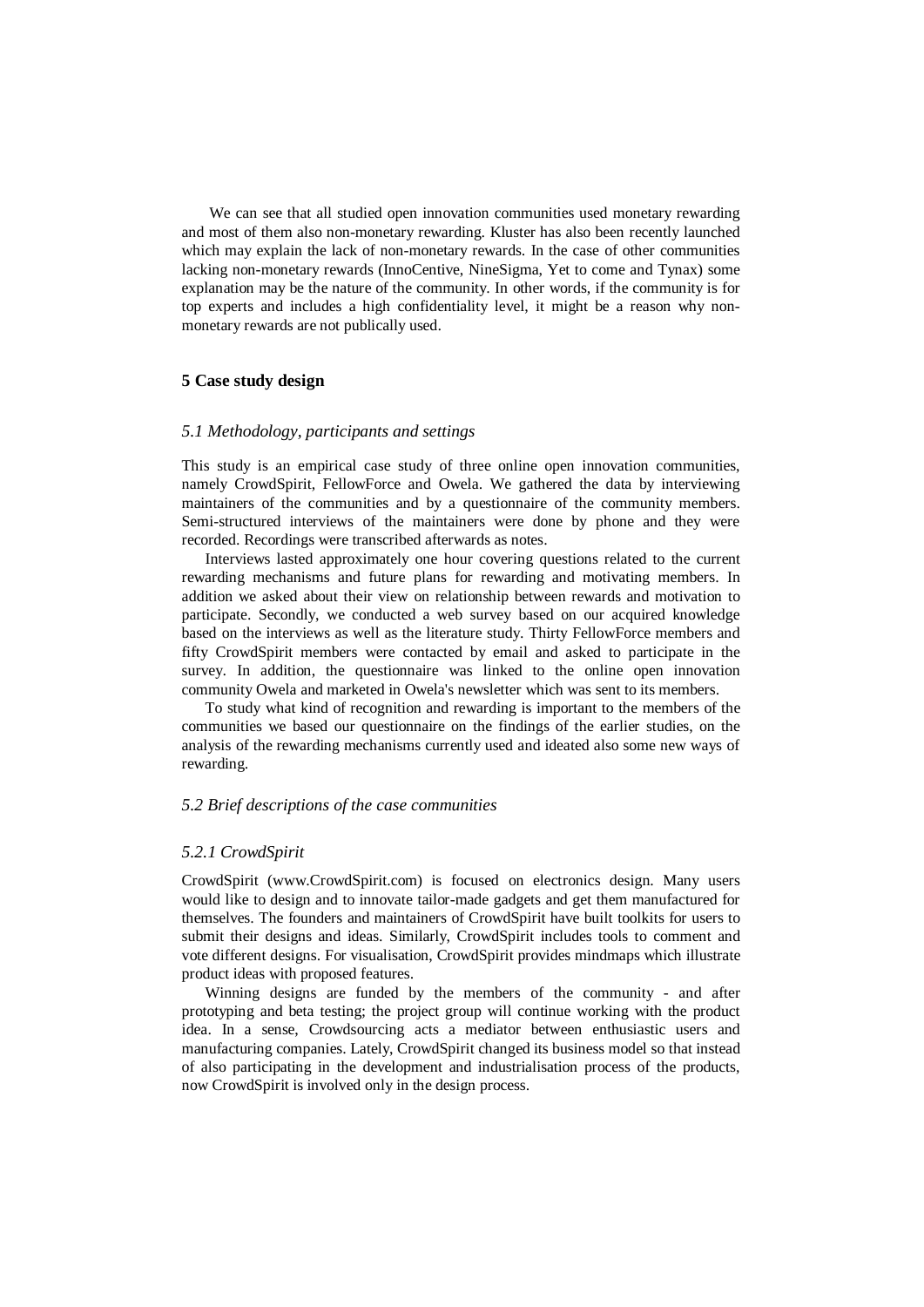## *5.2.2 FellowForce*

FellowForce [\(http://www.FellowForce.com\)](http://www.FellowForce.com) is an innovation marketplace and an intermediary that enables companies to submit innovation challenges to solvers. Solvers provide suggestions (pitches) to a challenge and best solvers are rewarded. Unlike other services, like InnoCentive [\(http://www.InnoCentive.com\)](http://www.InnoCentive.com) and NineSigma [\(http://www.ninesigma.net](http://www.ninesigma.net)) FellowForce allows solvers to submit their own pitches to companies. Normally, the best pitches that match those challenges are rewarded with money.

The collective creativity is realised in the Innovate Us –functionality of FellowForce. This functionality allows any company or organisation to use FellowForce as an open suggestion management system. Any registered participant may submit an idea or innovation but also view the responses of other users, if this feature is turned on. In addition, FellowForce also offers products to companies to launch their own co-creation platforms on their web sites.

## *5.2.3 Owela*

Owela [\(http://owela.vtt.fi\)](http://owela.vtt.fi) is a participatory web laboratory for designing digital media products and services. It aims to be a conversational web community that connects users with developers and researchers and promotes open innovation. Owela offers social media tools for gathering user needs and development ideas as well as collecting feedback for scenarios and prototypes.

At the moment Owela consists of so called IdeaTube and TestLab, as well as a blog, chat and recommended bookmarks. In IdeaTube users may participate by commenting the descriptions and visualisations of different situations, needs, ideas, scenarios and prototypes. In TestLab the prototypes of future products and services can be tested in beta phase, and the users are expected to give feedback and development ideas. Owela has been used in research projects as an innovation platform as well as studies conducted for companies, for example in a usability testing of web sites.

#### *5.3 Results from the maintainers' interviews*

About the motivations to participate, FellowForce maintainer stated that professionals and experts do not want to compete; they only participate when it is fun to participate or when they want to show how good they are. He stated that

#### "Experts only participate in such contests where the contest itself is the driver…"

 Therefore, in niche areas, where the amount of experts is really limited, it is remarkably easier to attract professionals than in broader areas where competition is extremely tight. The evidence of this is seen in such open innovation communities as InnoCentive and NineSigma, which both have been successful in forming a committed user community.

For the same reasons FellowForce is now shifting its business model from a *community* perspective to a *portal* perspective, enabling connection with companies who are running challenges on their own web sites. Also CrowdSpirit has widened its business model by differentiating consumer and company business models. In the new model, businesses can also test their ideas and preliminary concepts in CrowdSpirit. In Owela, the maintainer expressed that learning and feel of influencing are important motivation factors to participate in the ideation process.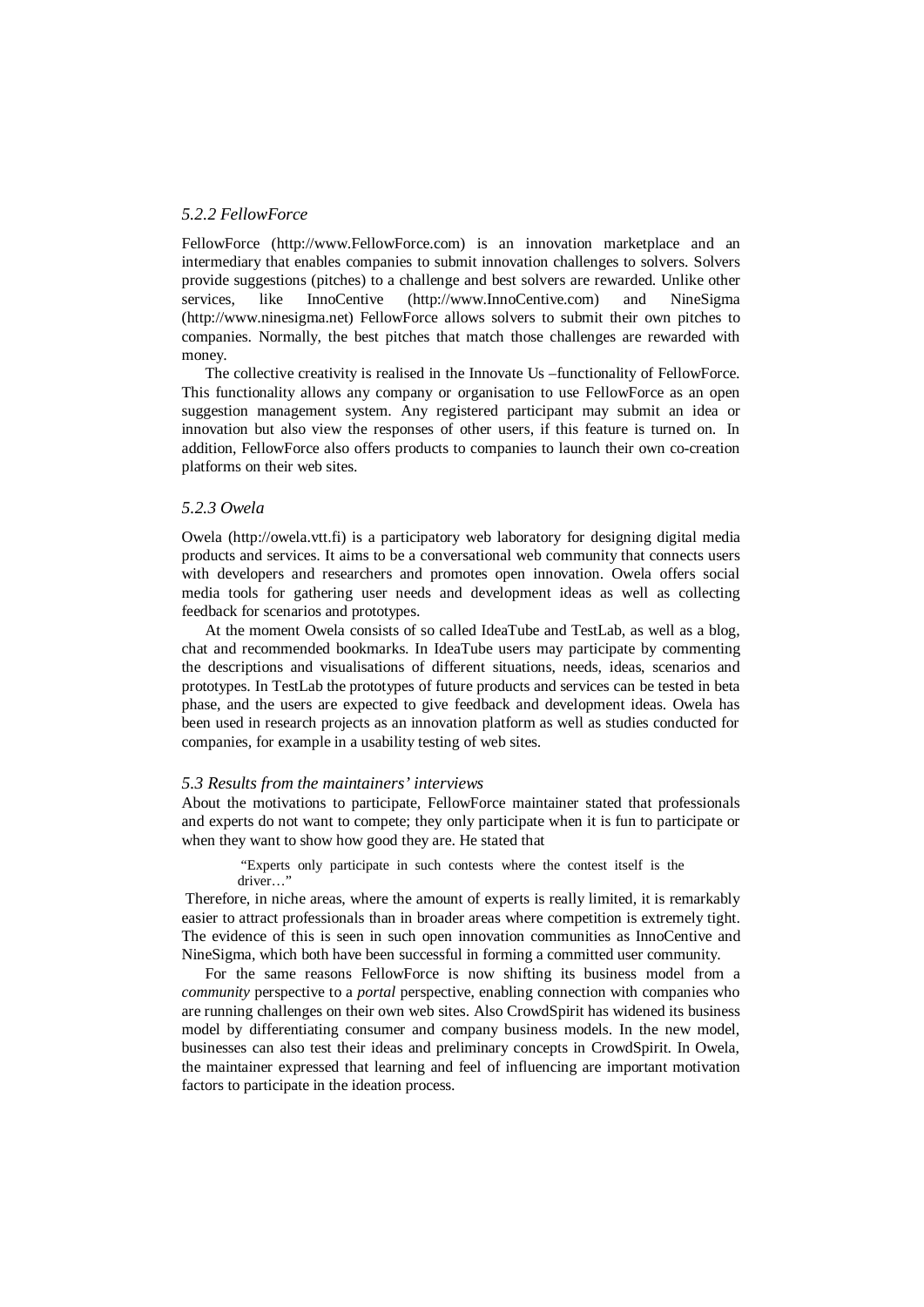When asking how important monetary rewarding is, CrowdSpirit maintainer answered that

"First motivator is not money; it is mistake to participate if it is. The idea is that you will not become rich from your ideas, but you basically just get some reward in return."

Yet, FellowForce maintainer said, that the bigger the sum of the money is, more there are participants, which is quite a natural reaction. In CrowdSpirit and FellowForce financial rewards are given to the best ideas. In Owela product prizes are raffled among for example people filling the questionnaire. All the interviewees agreed that currently rewarding mechanisms are not in a key role in their communities, but they are continuously working on them in aim to develop them further. It was also expressed by one of the maintainers that knowing different member groups' motivations to participate is needed in order to plan a rewarding strategy.

Furthermore, we asked which maintainers considered more important at this moment - monetary or non-monetary rewarding. They could not answer directly, but FellowForce maintainer stated as follows:

 "I prefer to use words 'satisfier and dissatisfier', if the money is not enough, it is a dissatisfier, you will loose motivation - ranking is only a satisfier (it can only be positive)."

Yet, all agreed that combination of monetary and non-monetary rewarding seems to be the best way to reward and motivate members to contribute into ideation and innovation process. It was also said that the bigger and more demanding the task is, the bigger the reward should be.

#### *6.3 Results from survey*

## *6.3.1 Who responded to the survey?*

There were 49 responses to our survey. 45 (91%) of the respondents were males. The average age of the respondents was 37 years (avg 36,76, std 11,57, min 19, max 64). Almost half of the respondents were members in CrowdSpirit (49%, 24 respondents), 16,3% (8 respondents) in FellowForce, 24,5% in Owela (12 respondents) and 10,2% (5 respondents) in other online open innovation communities.

## *6.3.2 Importance of recognition and rewarding*

An overview of the respondents' opinions on maintainers' recognition and rewarding is shown in Table 3. Over half of the respondents state that some form of recognition, like top ten lists, encourages them to participate in the community. 62,6% state that monetary rewarding encourages them to contribute to the ideation. 24,5 % of the respondents agree with the statement that they are not interested in any kind of reward, whereas 63,3 % disagree with this statement, which is supporting the previous claim on importance of rewarding.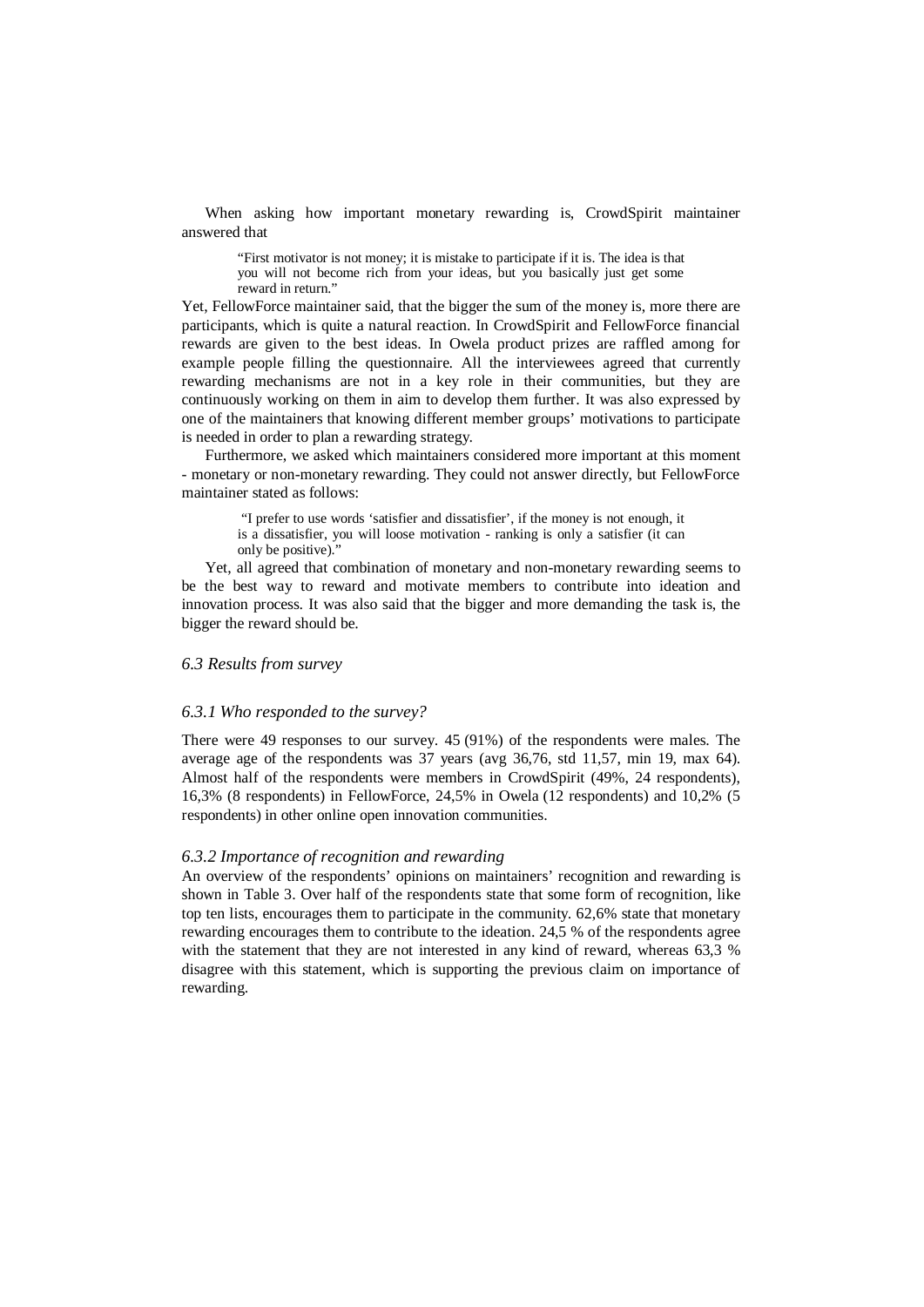|  |  |  | Table 3. Members' opinions on the importance of recognition and rewarding. |
|--|--|--|----------------------------------------------------------------------------|
|  |  |  |                                                                            |

|                                                                                 | Agree  | <b>Neutral</b> | <i>Disagree</i> |
|---------------------------------------------------------------------------------|--------|----------------|-----------------|
| Maintainers' recognition (non-monetary<br>rewarding) encourages to participate. | 57.2 % | 28.6 %         | 14.2%           |
| Monetary rewarding encourages to<br>contribute.                                 | 62.6 % | 22.9 %         | 14,6 %          |
| Not interested to get any kind of reward<br>on contribution.                    | 24.5 % | 12.2 %         | 63,3%           |

## *6.3.3 Ranking lists*

Table 4 presents respondents opinions on ranking lists, one form of non-monetary rewarding. Ranking list by the quality of ideas is favoured by the respondents (31,3 % very important, 35,4 % important way of rewarding). Ranking lists by activity or by number of presented ideas are not seen as important ways of rewarding by the respondents.

**Table 4.** Members' opinions on importance of ranking lists

|                                                   | Not imp. | Of some imp. | Important | Very imp. |
|---------------------------------------------------|----------|--------------|-----------|-----------|
| Ranking list by activity.                         | 24.5 %   | 44.9%        | 24.5 %    | 6.1%      |
| Ranking list by the quality of<br>ideas.          | 10.4 %   | 22.9 %       | 35.4 %    | 31,3%     |
| Ranking list by the number<br>of presented ideas. | 38.8%    | 40.8%        | 14.3 %    | 6.1%      |

## *6.4 Public acknowledgement*

Respondents were also asked to give their opinion on importance of various forms of public acknowledgement. Table 5 summarises respondents' opinions on importance of making active contributors visible to others. Announcing the awarded members on the website is seen as very important (28,6 %) or important (30,6 %) by respondents. Acknowledging the most active member of the month is not seen important (36,7 %) or to be of some importance (38,8 %). Introducing active community members on the website is seen mainly as not important (20,4 %) or of some importance (42,9 %).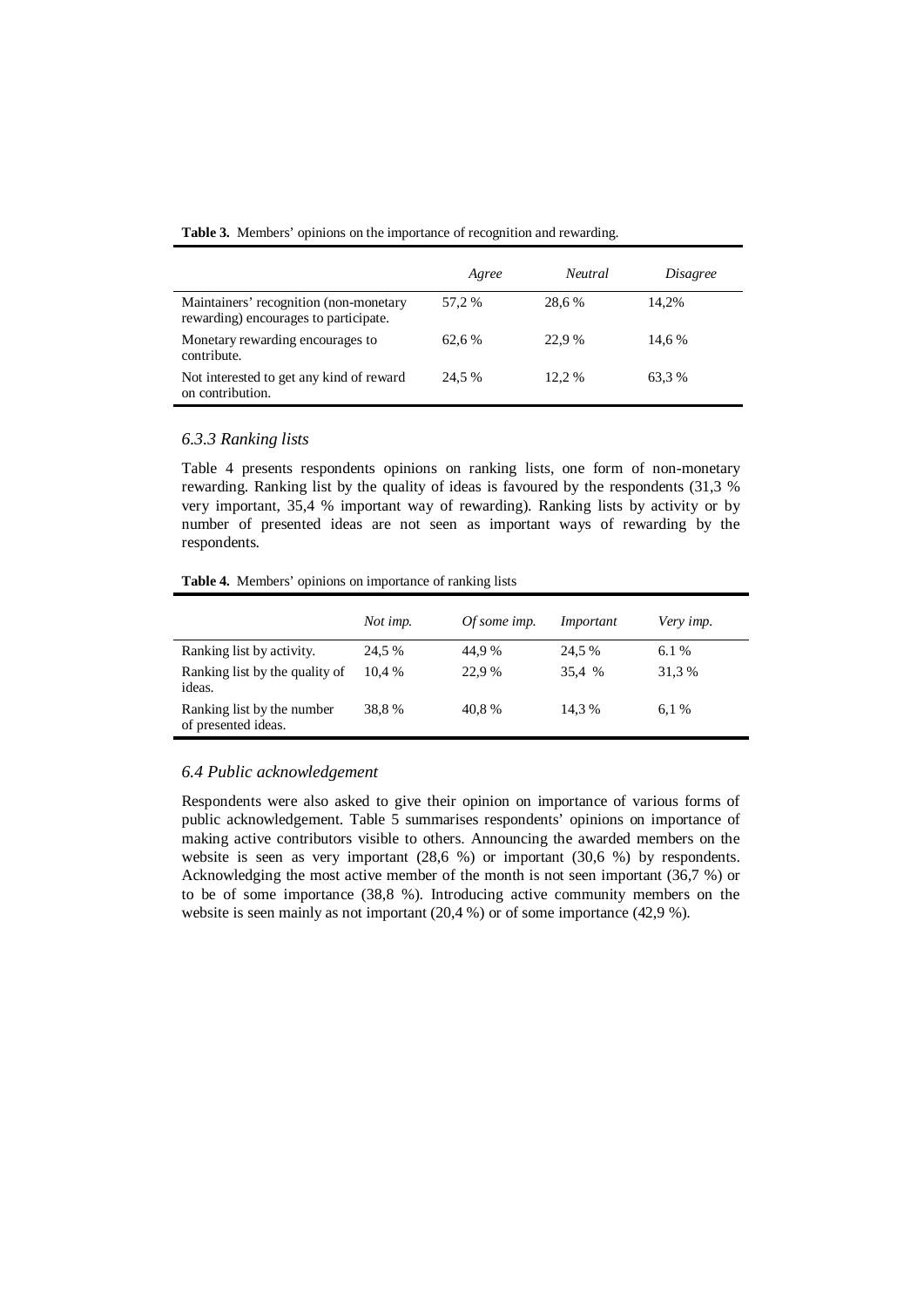**Table 5.** Members' opinions on importance of public acknowledgment on the website

|                                                            | Not imp. | Of some imp. | Important | Very imp. |
|------------------------------------------------------------|----------|--------------|-----------|-----------|
| Announcing awarded<br>members on the website.              | 12.2 %   | 28,6%        | 30,6 %    | 28,6%     |
| Acknowledging the most<br>active member of the month.      | 36.7 %   | 38,8 %       | 12.2 %    | 12.2 %    |
| Introducing active<br>community members on the<br>website. | 20.4 %   | 42,9 %       | 24,5 %    | 12,2 %    |

#### *6.3.4 Monetary reward*

Table 6 presents respondents' opinions on importance of giving a monetary reward for best idea or innovation and on prizes raffled between participants. 44,9 % of the respondents see monetary reward for best idea or innovation as very important way of rewarding and 24,5 % of respondents see it as important. Prizes raffled are not seen as an important way of rewarding. 24,5 % of respondents see it as not important and according to 46,9 % of respondents it is only of some importance. Respondents favour monetary reward for the best idea or innovation over all other types of rewarding or recognition mechanisms.

**Table 6.** Members' opinions on importance on monetary rewarding.

|                                                 | Not imp. | Of some imp. | Important | Very imp. |
|-------------------------------------------------|----------|--------------|-----------|-----------|
| Monetary reward for best<br>idea or innovation. | 10.2 %   | 20,4 %       | 24.5 %    | 44.9%     |
| Prize raffled between<br>participants.          | 24.5 %   | 46.9%        | 16.3%     | 12,2 %    |

## **7. Conclusions and discussion**

First, we pursued to find out what is the role of rewarding in open innovation communities. Based on the data, it seems that rewarding definitely has an essential role for the respondents of our survey. The survey results indicate that monetary rewarding is important as well as recognition according to the quality of ideas. Members also appreciate that rewarded members are announced on the web site.

Activity in the community as a measure for rewarding or acknowledging can be seen as problematic by the survey respondents, since activity does not necessarily have a relation with contributing with ideas to the challenges or the quality of contributions. Respondents' opinion on relying on number of presented ideas may also be related to the fact that activity even in the form of number of ideas is not either a guarantee for the quality of contributions. These may be the reasons for not favouring rewarding or acknowledging members based on activity or number of presented ideas.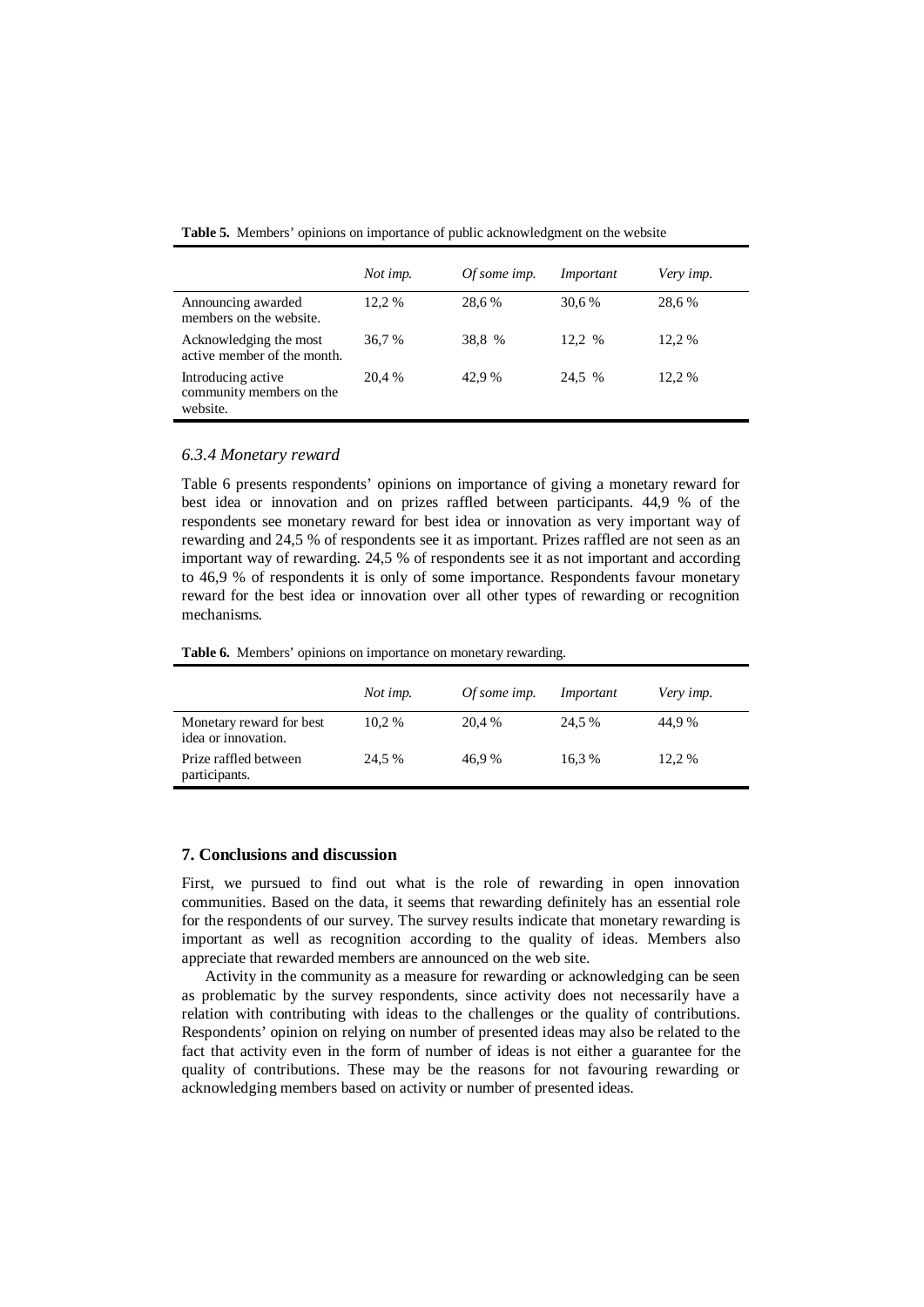It seems natural that people want to get paid for their time and effort. A lot of research has been done on open innovation and user innovation [2], [4] (e.g. von Hippel, Jeppesen) on peer-to-peer communities and also to companies on firm-hosted communities. However, these communities are often based on certain type of enthusiasm, hobbyism or even are brand-related. It seems that users' behaviour is not similar in cases when an open innovation community is run by an intermediary, whose business model is based on the members of the community ideating or innovating and revealing their ideas to challenges given by external companies.

Secondly, we considered what type of rewarding can be used to motivate members to participate in open innovation communities. The interviewees pointed out the importance of comparing monetary and non-monetary rewards as well as stressed the need to understand the motivations of different groups of members. The web search indicated that both rewarding methods are currently used in many open innovation intermediaries. In fact, all of them are offering monetary rewards.

Non-monetary rewards are often a cheap and a fairly easy to be realised in open innovation communities. All what is needed is to include the top ten lists or corresponding systems on the web sites. Yet, careful planning is needed for building a rewarding system based on giving points and it needs understanding of what is experienced as a fair way to reward by the members of the community.

In the future answering to the challenges in open innovation communities may even be one way to work without any commitments to an employer but rather working as a free expert or "free-lancer". In such case, the importance of getting reasonable rewards naturally plays a major role.

The users do want something in return, when they participate and contribute into innovation processes. In online open innovation communities run by intermediaries this has been realised and many of them have taken various rewarding mechanisms into use. A special characteristic of intermediaries is that users often do not have an existing relationship with the company they are ideating for. More research on this area of open innovation should be done to understand the motivations of members for participating and rewarding them.

Our research represents a path opening in this field, yet in aim to understand rewarding in different types of open innovation communities also larger and longer established communities run by intermediaries with various types of business models should be studied. More research should be done to gain a deeper understanding of the factors affecting participation and on the types of recognition and rewarding mechanisms that the members appreciate. It also has to be taken into account that people's motivations and goals when participating and contributing are not straightforward. It would also be interesting to analyse the relationship between people's real action and what they say.

We aim to continue our analysis of the collected data, for example on motivations to participate in open innovation communities, and also on different factors affecting user experience in the open innovation communities.

#### **Acknowledgments**

We want to express our thanks to Professor Sari Kujala at Tampere University of Technology, Human-Centered Technology (IHTE) for her valuable comments on the article and researcher Hannu Soronen at IHTE for comments on the questionnaire. We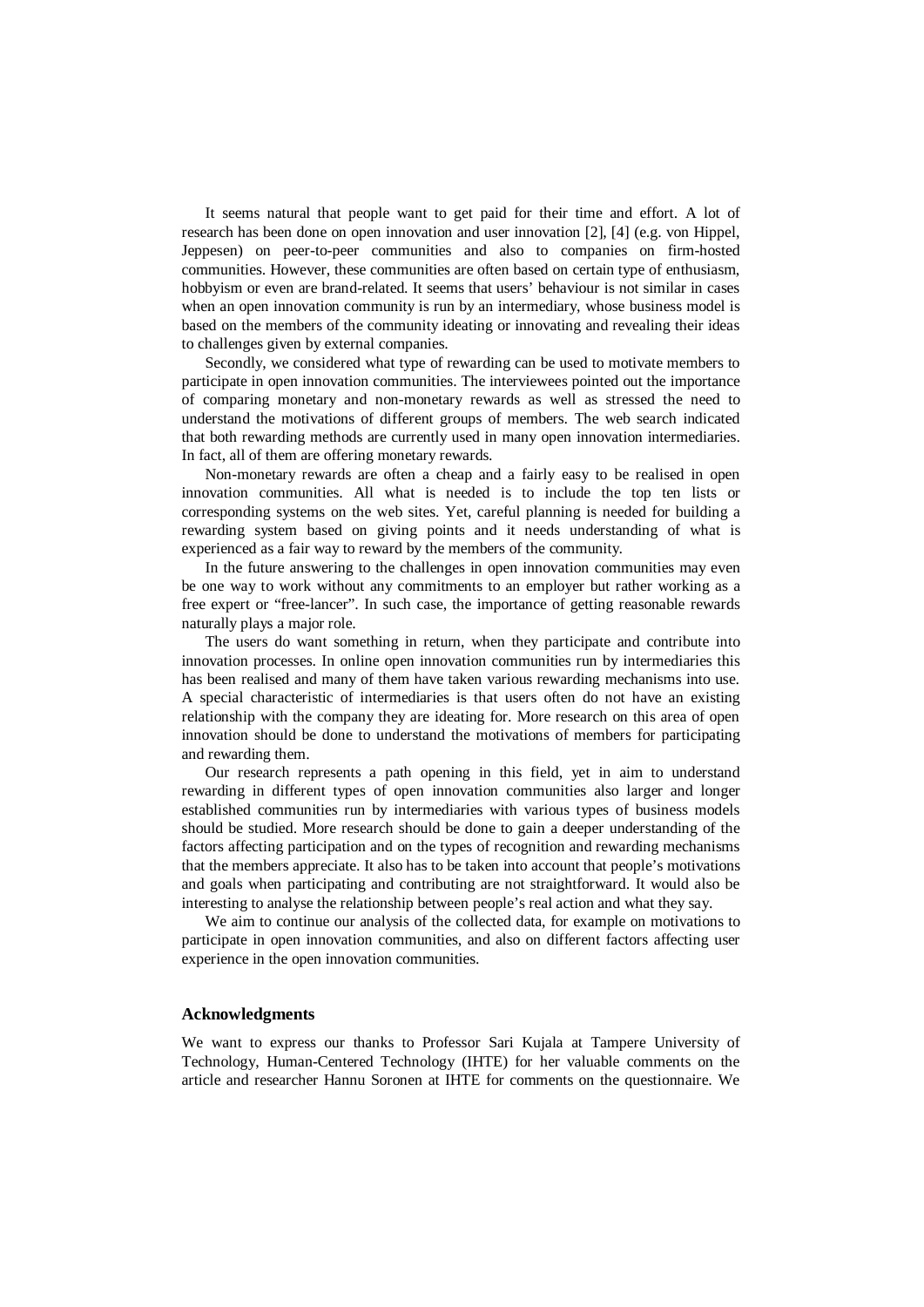are also grateful to Ruben Robert from FellowForce, David Lionel from CrowdSpirit, Asta Bäck and Pirjo Näkki from Owela/VTT for providing insightful information and comments for the paper. We also want to thank research assistant Tiina Mäkelä at VTT and research assistants Jaana Mäntylä and Roope Kärki at IHTE, who helped in realizing parts of the study. This study has been funded by the SOMED project at VTT and the Ministry of Education, Finland.

#### **References and Notes**

- 1. Tapscott, D, and Williams, A. (2006) *Wikinomics.* New York: Penguin.
- 2. Jeppesen, L. and Frederiksen, L. (2006) *Why do users contribute to firm-hosted user communities? The case of computer-controlled music instruments,* Organization Science, Vol. 17. No. 1, January–February 2006, pp.45–63.
- 3. Chesbrough, H. (2006) *Open innovation: a paradigm for understanding industrial innovation.* In Chesbrough, H., Vanhaverbeke, W., & West, J. (Eds.) Open innovation: researching a new paradigm. 134. Oxford, UK: Oxford University Press:
- 4. von Hippel, E. (2005) *Democratizing innovation*. The MIT Press.
- 5. Piller, F. (2004) *Mass customization: reflections on the state of the concept*, International Journal of Flexible Manufacturing Systems, Vol. 16, No. 4, pp.313-334.
- 6. Chesbrough, H. (2003) *Open innovation: the new imperative for creating and profiting from technology*. Boston, MA: Harvard Business School Press.
- 7. Antikainen, M. (2007) *The attraction of company online communities. A multiple case study.* Academic dissertation. Department of Management Studies, University of Tampere, Finland: Tampere University Press.
- 8. Dholakia, U., Bagozzi, R. and Pearo, L. (2004) *A social influence model of consumer participation in network-and small-group-based virtual communities*, International Journal of Research in Marketing, Vol. 21, No. 3., pp. 241-263.
- 9. Wasko, M. and Faraj, S. (2000) *It is what one does: why people participate and help others in electronic communities of practice,* Journal of Strategic Information Systems, Vol. 9, No. 2-3, pp.155-173.
- 10. Nov, O. (2007) *What motivates Wikipedians?* Communications of the ACM, Vol. 50, No. 11, pp.60-64.
- 11. Toubia, O. (2006) *Idea generation, creativity, and incentives*, Marketing Science, Vol. 25, No. 5, pp.411-425.
- 12. Amabile, T. M., Hennessey, B. and Grossman, B. (1986) *Social influences on creativity: The effects of contracted-for reward*, Journal of Personality and Social Psychology, Vol. 50, No. 1, pp.14-23.
- 13. Hars, A and Ou, S. (2002) *Working for free? Motivations for participating in open source Projects*, International Journal of Electronic Commerce, Vol. 6, No. 3, pp. 25–39.
- 14. Lakhani, K. R. and Wolf, R. (2005). *Why hackers do what they do: understanding motivation and effort in free/open source software projects.* In (Eds.) J. Feller, S. Hissan and K.R. Lakhani, Perspectives on free and open source software. MIT Press.
- 15. Deci, E., Koestner R. and Ryan R. (1999) *A meta-analytic review of experiments examining the effects of extrinsic rewards on intrinsic motivation*. Psychological Bulletin 125, pp.627-688.
- 16. Wiertz, C., de Ruyter, K. (2007) *Beyond the call of duty: Why customers contribute to firm-hosted commercial online communities*, Organization Studies, Vol. 28, No. 3, pp.347-376.